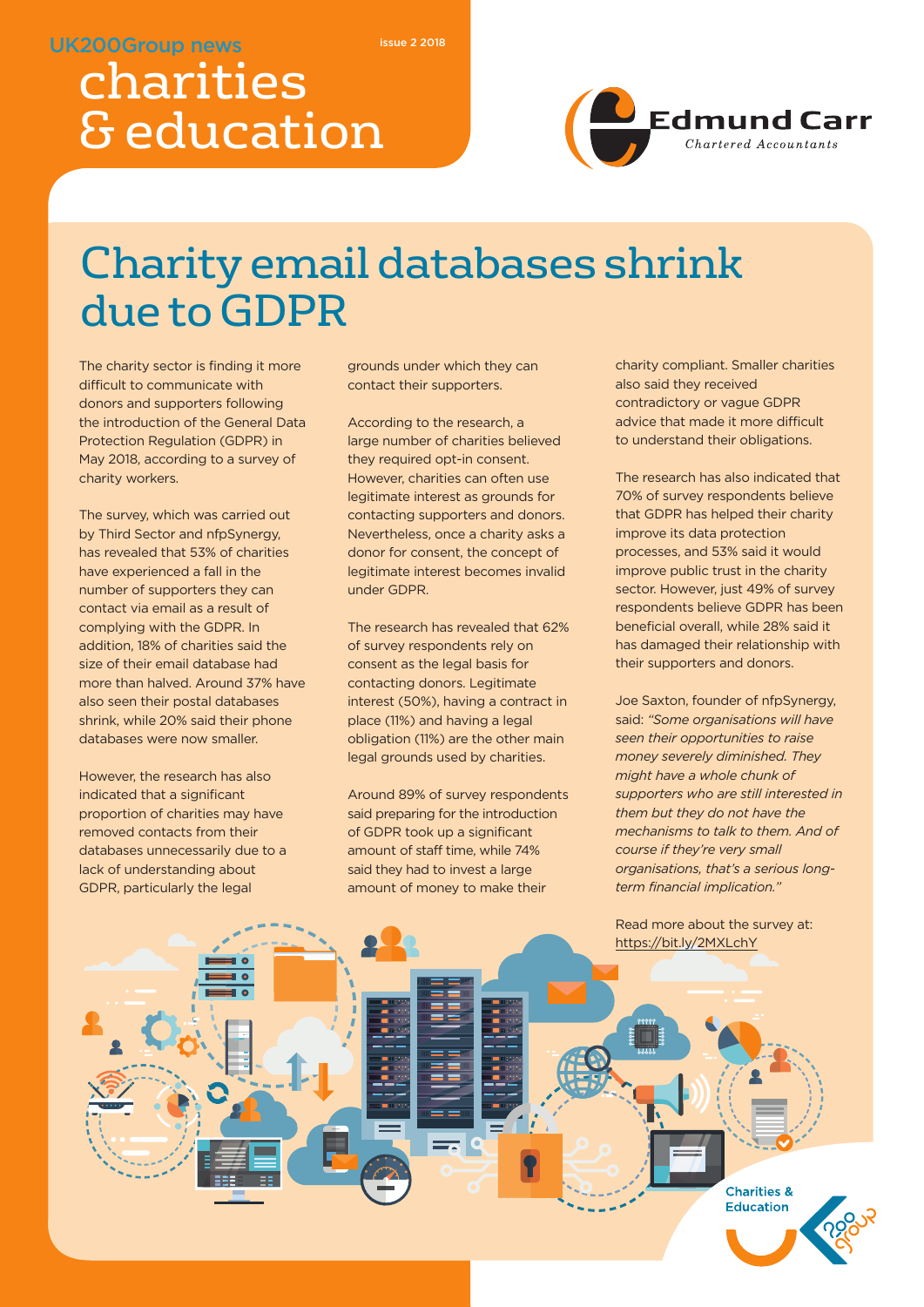## Charities confused about serious incident reporting

Charity trustees do not understand which serious incidents should be reported to the Charity Commission, and more than 99% of charities have never filed a serious incident report. This is according to speakers who took part in a panel discussion on incident reporting at the Annual Charity Tea Party 2018.

Guidance from the Charity Commission about incident reporting defines a 'serious incident' as any event that leads to (or creates a risk of) significant loss of a charity's assets or significant damage to its property, work, beneficiaries or reputation. Trustees are advised to report such incidents to the commission as soon as they occur.

Rosamund McCarthy, a participant

in the panel discussion, claimed that charities do not have enough information about when and why a report should be made and called for an independent government review of serious incident reporting.

Contributors to the discussion also considered whether the reporting of serious incidents should be made a legal requirement for all charities.

Currently, the only legal requirement is for charities with an income of £25,000 or more to declare once a year on their annual return that there have been no serious incidents that they should have brought to the Charity Commission's attention.

The commission's director of investigations, monitoring and enforcement, Michelle Russell, said that creating a statutory reporting requirement would help the commission to gather the information it needed to take effective action to protect the sector, such as sending out fraud alerts.

Ms Russell also said that the commission was considering a new 'digital system' to guide charities through the incident reporting process. She emphasised that the commission did not view serious incident reports as an indication that a charity had failed, saying: *"If you do report, you are acting responsibly and we think you are managing your risk."*

Read more about the discussion at: https://bit.ly/2zBZAJl

### guidance fornew academies andfree schools

The Education and Skills Funding Agency (ESFA) has published guidance to help new academies prepare for their first period of opening. The guidance forms part of a welcome pack that is sent to all academies on their date of opening.

The guidance sets out the key actions new academies and their trusts will need to take within the first few months of opening. In particular, it outlines obligations relating to funding agreements and financial assurance that new academies must meet. The guidance also provides an overview of the areas of work and services provided by the ESFA, as well as how academies should expect to interact and work with them.

The ESFA has also published a range of practical videos and

resources to help new academies understand their funding entitlements and timescales for receiving funding allocations. Most of an academy's funding allocation is based on the number of pupils it teaches. Academies will be required to confirm pupil numbers in October every year, and are urged



to contact the ESFA as soon as possible if their pupil intake is lower than planned and likely to impact its financial sustainability.

The guidance also provides practical advice about a range of issues and topics a new academy will need to consider in its first period of operation. Topics covered include estate management, land and buildings valuations, governance, managing resources, safeguarding and whistleblowing.

In addition, the ESFA has published a welcome pack for free schools opening in 2018. The welcome pack includes guidance and resources to help new free schools and their trusts understand and meet all their obligations.

Read more about the guidance at: https://bit.ly/2OWuUaW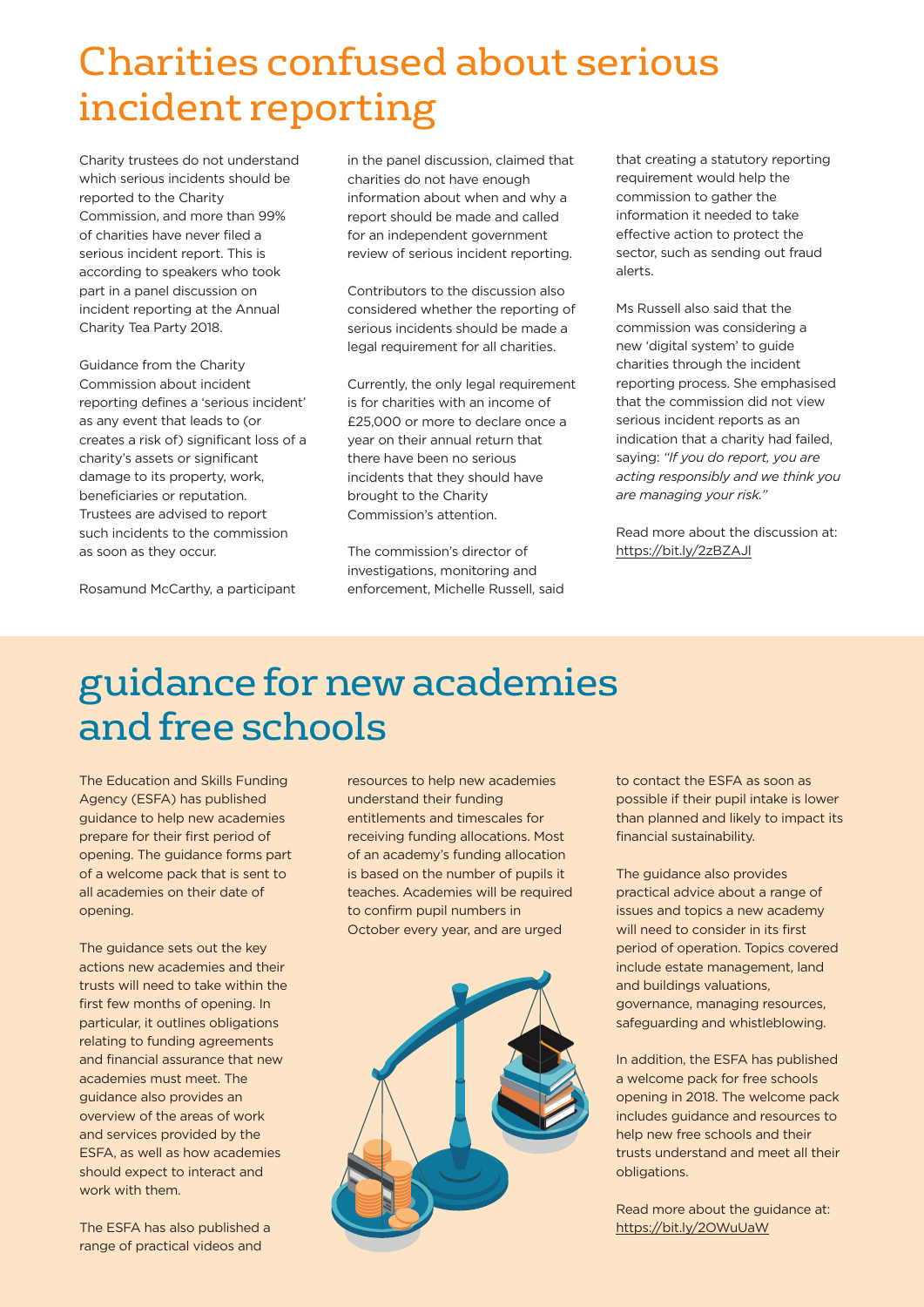## in brief...

#### **HMRC scraps plans for joint registration portal**

HMRC has scrapped plans to simplify how charities in England and Wales register for Gift Aid and other tax reliefs. Under the plans, HMRC and the Charity Commission would have set up a joint portal, meaning charities would only have to register once in order to claim tax relief. Currently, charities with an annual income of more than £5,000 have to register separately with HMRC and the Charity Commission. The plans were originally announced in 2013 but have been delayed several times. According to HMRC, the plans have now been scrapped because charities usually do not need to register with HMRC and the Charity Commission at the same time, meaning most charities would not use a joint portal. https://bit.ly/2xIy0ZE

#### **Cuts to public spending increasing pressure on charities**

Research published by the Lloyds Bank Foundation for England and Wales has revealed that cuts to local authority budgets are placing more pressure on charities. Overall, spending by local authorities across England has fallen by 8% since 2010 and, as a result, many local authorities are being forced to provide a reduced level of service. The research has indicated that charities have reported a significant rise in demand for services and are increasingly expected to deliver services that were previously provided or funded by local authorities. In addition, voluntary organisations received a total of £7.5 billion in funding from local authorities in 2015/16, meaning the sector is particularly vulnerable to further cuts to public spending. https://bit.ly/2xKRBIC

------------------------

#### **Public unwilling to share personal data with charities**

Just 11% of people in the UK are willing to share their personal data with charities to help them improve their services, according to a survey of 2,000 people by KPMG. In comparison, 56% of survey respondents said they would share their data with the NHS to help them improve the quality of the healthcare they provide. More than half (51%) of survey respondents said concerns about data privacy are the main reason they are reluctant to share their personal data. A separate report from KPMG has urged charities to utilise their data to take advantage of developments in data analytics and artificial intelligence to improve service provision and better meet the needs of their clients. https://bit.ly/2wWEEKj

#### **Fundraising guidance for smaller charities**

The Charities Aid Foundation (CAF) has published new guidance to help smaller charities improve their fundraising practices. The 'Fundraising Fundamentals' guide includes advice, how-to guides and case studies to help charities start or grow their fundraising activities. It also sets out the practical steps charity fundraisers can take to identify and retain donors and improve their fundraising strategies. In addition, the guide outlines the variety of fundraising models available to charities, as well as providing support to help charities use both online and offline fundraising channels. The CAF provides a range of online toolkits to help charities write fundraising emails, generate donations through their websites and use social media to promote fundraising activities. https://bit.ly/2xcCxSX

#### **Charities failing to carry out data protection checks**

The Information Commissioner's Office (ICO) has reviewed eight charities as part of a voluntary programme to improve compliance with data protection law in the charity sector. The review has revealed that most charities do not carry out routine data protection compliance checks, while many fail to inform staff of their data protection responsibilities properly. Nevertheless, all the charities reviewed had clear governance structures in place and were also appointing data protection officers. In addition, the majority of charities that carry out direct marketing are now asking for opt-in consent. https://bit.ly/2MSau5W

#### **Charities failing to meet accounting standards**

More than a quarter (26%) of charities with an annual income of over £25,000 are failing to meet accounting standards, according to research published by the Charity Commission for England and Wales. The research, which is based on a sample of 106 charity accounts covering the 12 months to December 2015, has revealed that 26% of charities filed accounts of an unacceptable standard in 2017. Around 11% of charities failed to meet the Commission's standards because their accounts provided insufficient information about their charitable activities. Inadequate independent scrutiny, failing to provide their accounts or annual report and incomplete accounts are the other main reasons why charities failed to meet accounting standards. https://bit.ly/2OYjWS3